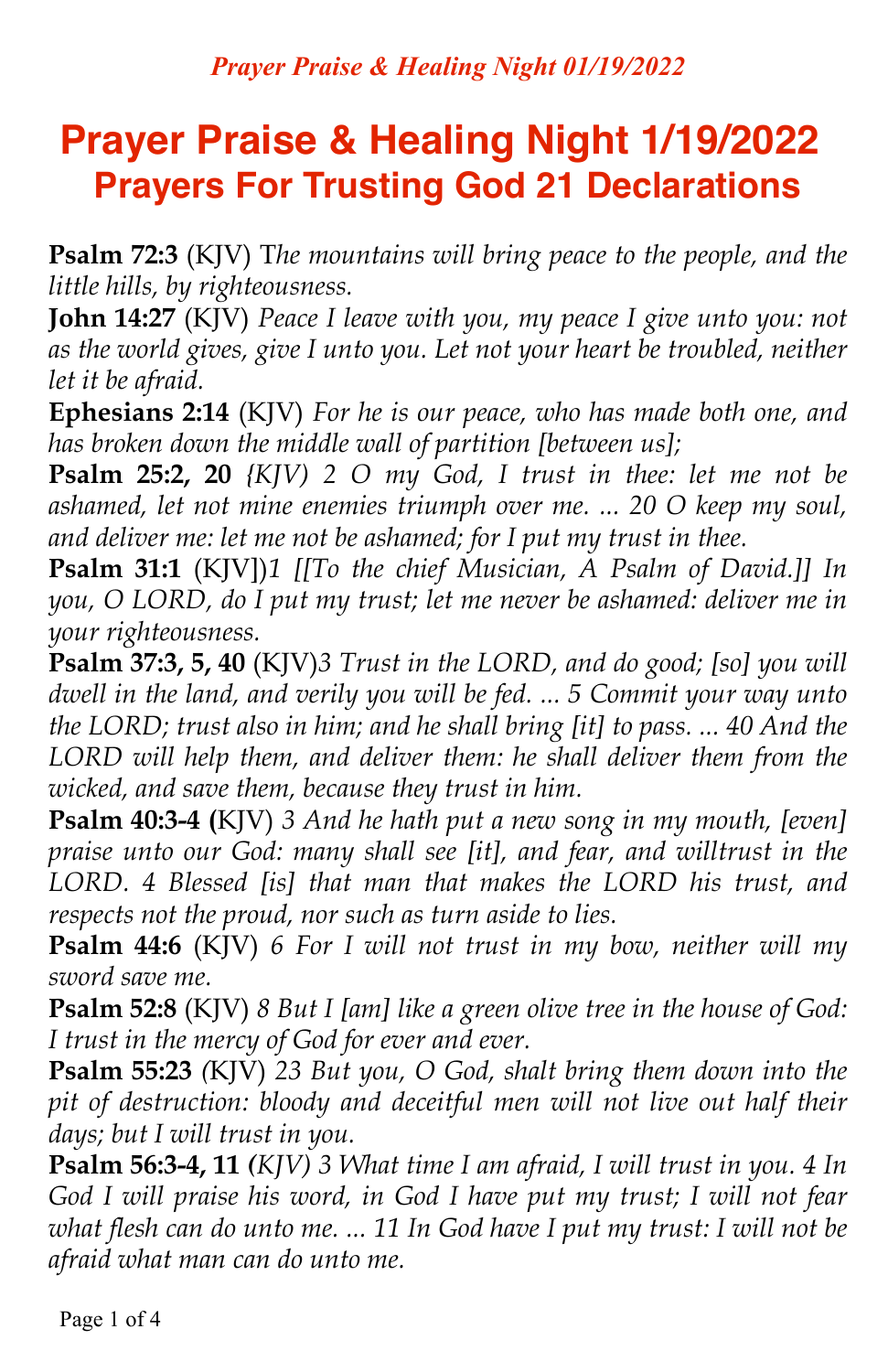#### *Prayer Praise & Healing Night 01/19/2022*

**Psalm 61:4** (KJV) *4 I will abide in your tabernacle for ever: I will trust in the covert of your wings. Selah.*

**Psalm 62:8** (KJV) *8 Trust in him at all times; you people, pour out your heart before him: God [is] a refuge for us. Selah.*

**Ruth 2:12** (KJV) *12 The LORD recompense your work, and a full reward be given to you of the LORD God of Israel, under whose wings you are come to trust.*

**2 Samuel 22:3, 31** (KJV) *3 The God of my rock; in him will I trust: [he is] my shield, and the horn of my salvation, my high tower, and my refuge, my saviour; you save me from violence. ... 31 [As for] God, his way [is] perfect; the word of the LORD [is] tried: he [is] a buckler to all of them that trust in him.*

*\*KJV means King James Version (of the Bible)* 

- 1. I am a child of God.
- 2. I am saved and confess Jesus Christ as my Lord & Savior.
- 3. God lives on the inside of me.
- 4. I am packing a conquering spirit!
- 5. I am fearfully and wonderfully made.
- 6. In You, Oh Lord do I put my trust let me never be put to confusion.

### **TRUST DECLARATIONS**

- 1. Oh Most High, I trust you and rely on You to be my defense in Jesus Christ's Name.
- 2. Oh Lord bring me the weapons I need in the Name of The Lord Jesus Christ.
- 3. I trust You God for peace, knowledge, wisdom and understanding for every situation in the Name Of The Lord Jesus Christ.
- 4. Thank You, God for preserving me.
- 5. I will always remember You, Oh God.
- 6. The LORD is constantly my rock, my fortress of protection, my deliverer from evil, my God, my strength, my buckler, the horn of my salvation, and my high tower in Jesus Christ's name.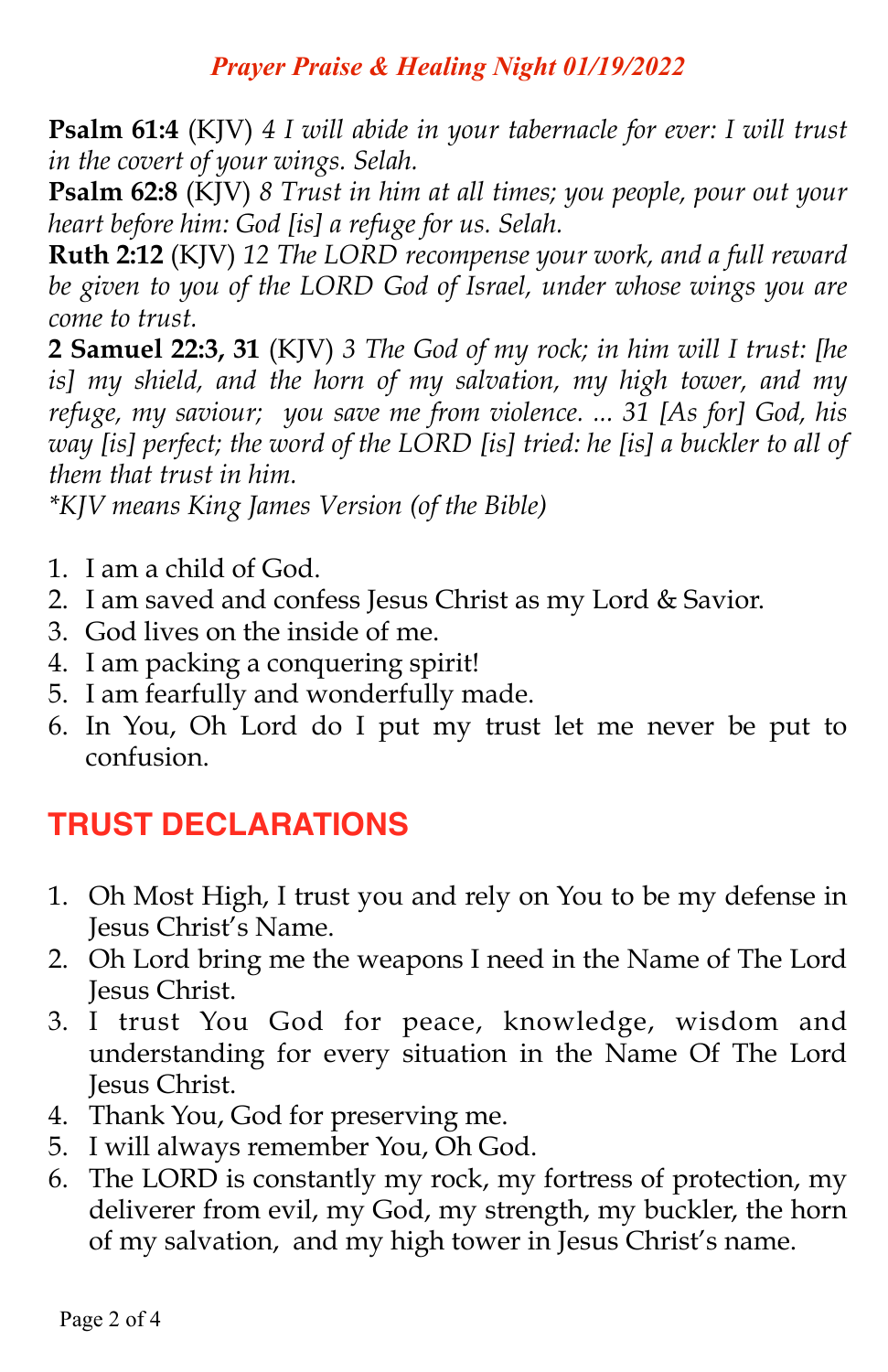#### *Prayer Praise & Healing Night 01/19/2022*

- 7. My trust is not in weapons or alarms or security systems. I trust you God to shield me at all times.
- 8. When I am afraid, I will trust in You, Oh God, in the Name of The Lord Jesus Christ.
- 9. The report of the enemy does not scare me in the Name of The Lord Jesus Christ. The good news of the Gospel of Jesus Christ ensures me of victory.
- 10. The army of the enemy does not frighten me. I have angels assigned to protect and keep me in Jesus Christ's Name.
- 11. God, I trust You to help me to slay every Goliath I will face in the Name of The Lord Jesus Christ.
- 12. The giants of my promised land do not intimidate me. I trust God for divine help to defeat them in Jesus Christ's name.
- 13. God I trust that anywhere You take me, You will provide for me.
- 14. Oh God, I trust You to deliver me from the violence and threats of mankind in the Name Of The Lord Jesus Christ.
- 15. O LORD, I pray, turn the counsel of Ahithophel into foolishness in the name of The Lord Jesus Christ.
- 16. God I trust You to preserve me in spite of pestilence or famine in the Name Of The Lord Jesus Christ.
- 17. God I trust you with my life. God I trust you with my finances. God I trust you with my destiny. God I trust You with my family and career.
- 18. God Our Father, I trust You and You are the light in my life. Thank You for lighting my path in Jesus Christ name.
- 19. God I trust You to make every crooked way straight and every dry place fertile for my good in The Name of The Lord Jesus Christ.
- 20. God I trust You to make ALL things work together for my good even when I don't understand in The Name Of The Lord Jesus Christ.
- 21. I trust you God, therefore I will rejoice and be joyful because you defend me in Jesus Christ's Name.